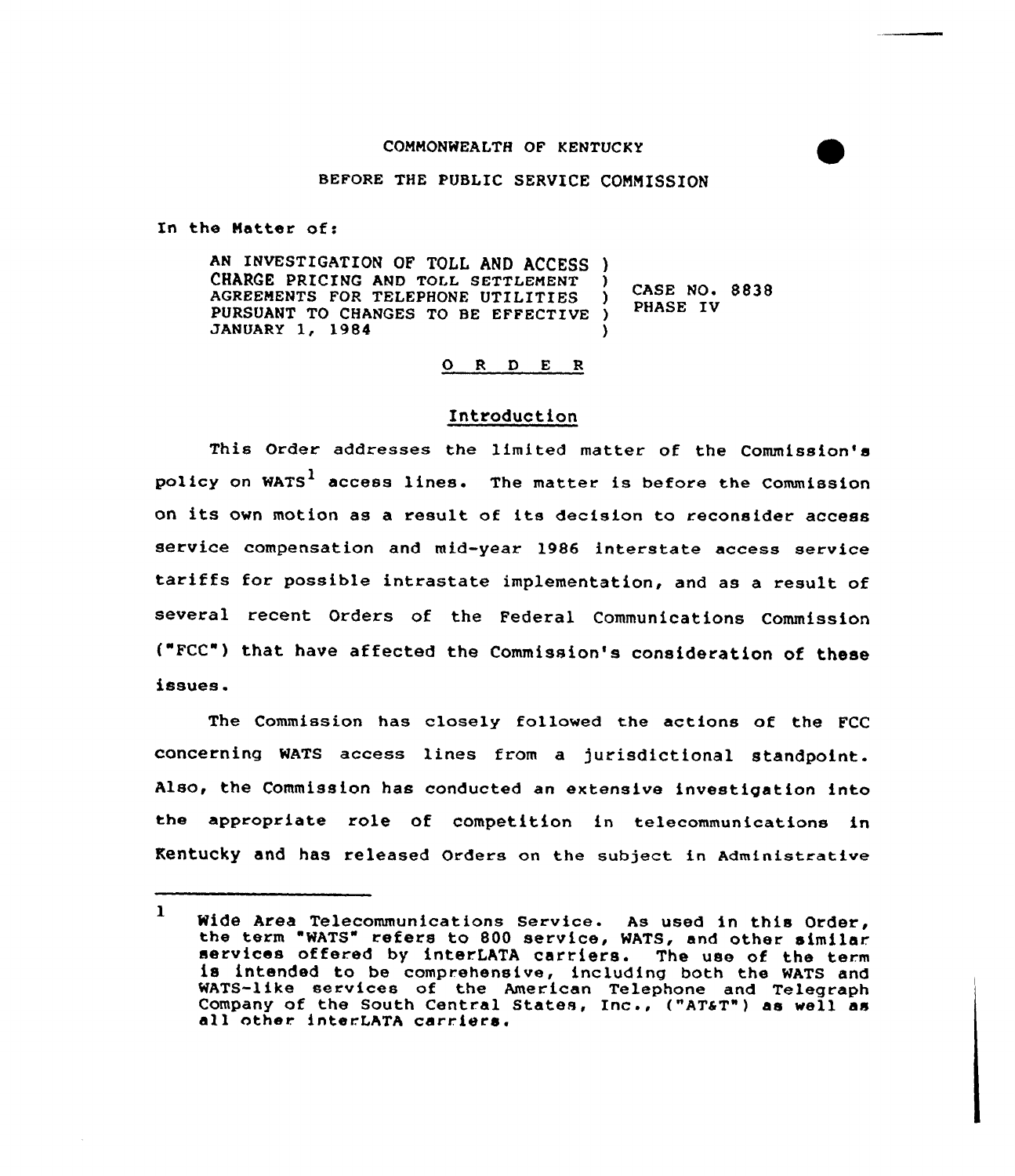Case No. 273.<sup>4</sup> On these and other matters, the Commission is prepared to continue its role to establish teleCOmmunications policy in Kentucky.

## Background

Mid-year 1986 and annual 1987 interstate access service tariff filings have involved <sup>a</sup> policy debate concerning WATS access lines. The debate started as a result of an FCC Order released on May 20, 1986,  $3$  in which the FCC's Common Carrier Bureau required local exchange carriers to remove from interstate tariffs any mandatory restrictions on the use of WATS access lines and to offer any restrictions on the use of WATS access lines as service options rather than service requirements. Specifically, the Common Carrier Bureau ruled that mandatory direct and indirect restrictions on the use of WATS access lines were unlawful and ordered that jurisdictional restrictions involving call blocking and call screening and directional restrictions involving call origination and call termination be made optional.

<sup>A</sup> number of parties petitioned the FCC for reconsideration of the Order of May 20, 1986. The PCC affirmed the Common Carrier Bureau and upheld its ruling that local exchange carriers should remove mandatory restrictions on the use of WATS access lines from interstate tariffs. However, the FCC indicated that its action

<sup>2</sup> An Inquiry Into Inter- and IntraLATA Intrastate Competition in Toll and Related Services Narkets in Kentucky.

<sup>3</sup> FCC Mimeo. No. 4621, Nidyear 1986 Access Tariff Filings, Memorandum Opinion and Order, released May 20, 1986.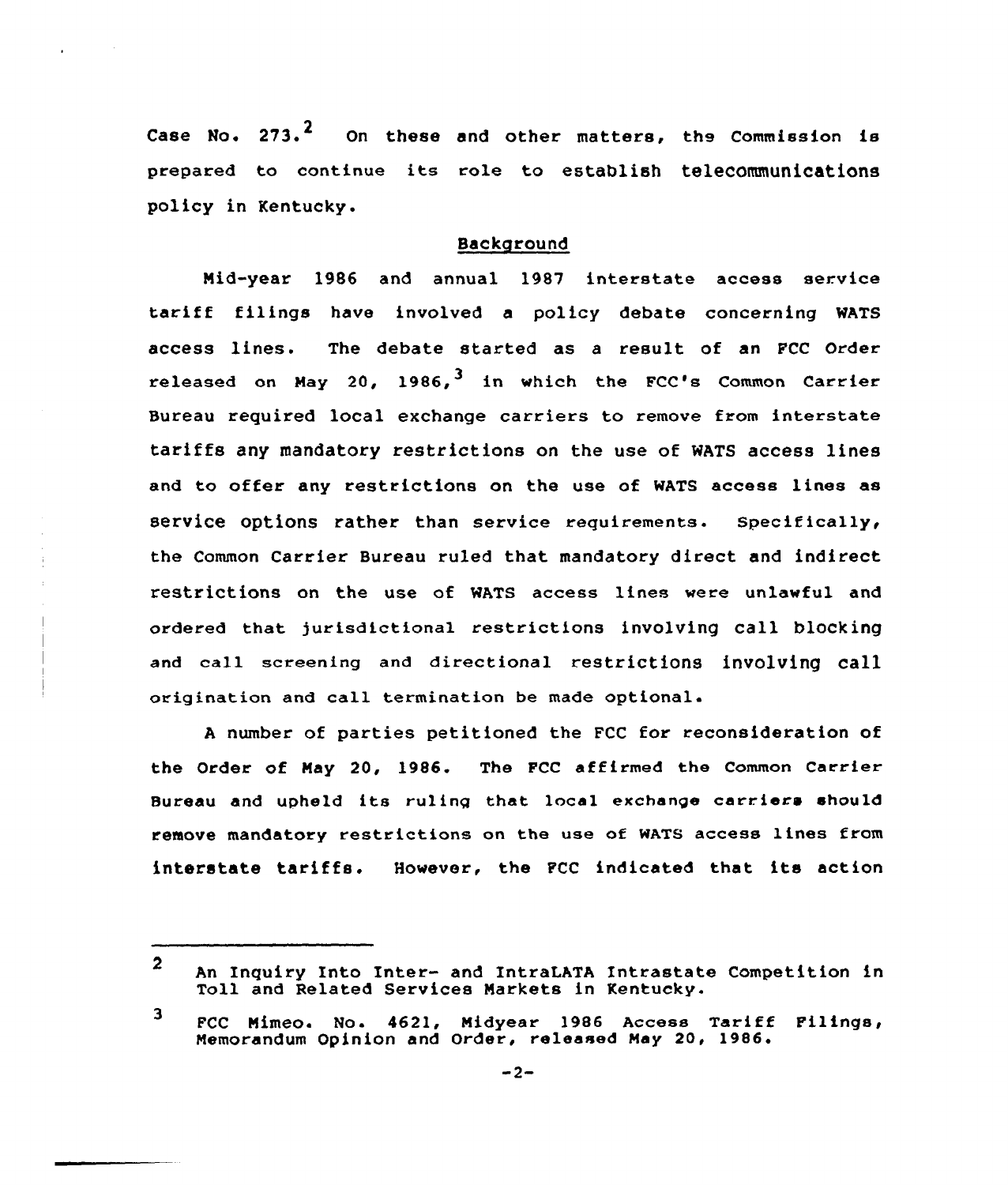represented a departure from the traditional service arrangements associated with WATS access lines, stating that:

The services AT&T chose to create at some point in the past<sub>4</sub> do not have any special status preventing the OCCs<sup>4</sup> or AT&T from offering something differing in the future. For example, only one-way and either interstate or intrastate is based upon the premise that interstate or intrastate is based upon the premise that<br>WATS service must retain the configuration designed<br>historically for AT6T. That configuration, however, is<br>not compelled by any legal constraint or regulatory not compelled by any legal constraint or regulatory<br>policy, and, indeed, any such constraint would be<br>antithetical to the policies articulated in this Commission's recent Orders.

While departing from historical service arrangements associated with WATS access lines, both the Common Carrier Bureau and the FCC made it clear that no attempt was being made to preempt state regulation of WATS service. For example, shortly after the release of the Order of Hay 20, 1986, the common carrier Bureau, in a related matter, stated that:

We wish to clarify that in requiring the elimination of special restrictions on use not generally applicable to special access lines, our Order did not and does not purport to preempt any state restrictions contained in interstate tariffs or any state laws or <sub>6</sub>restrictions 1imiting the scope of outside competition.

Similarly, the FCC avoided any attempt to preempt state regulation. In its reconsideration of the Order of May 20, 1986,

<sup>4</sup> Other common carriers.

<sup>5</sup> FCC Docket No. 86-535, Midyear 1986 Access Tariff Filings<br>Petitions for Reconsideration of May 20 Order, Memorandu Opinion and Order., released December 19, 1986< paragraph 17 <sup>~</sup>

<sup>6</sup> Common Carrier Docket No. &6-181, Midyear <sup>1986</sup> Access Tariff Filings, National Exchange Carrier Association E.C.A. Tariff F.C.C. No. 1, Memorandum Opinion and Order, released on May 30, 1986, paragraph 17.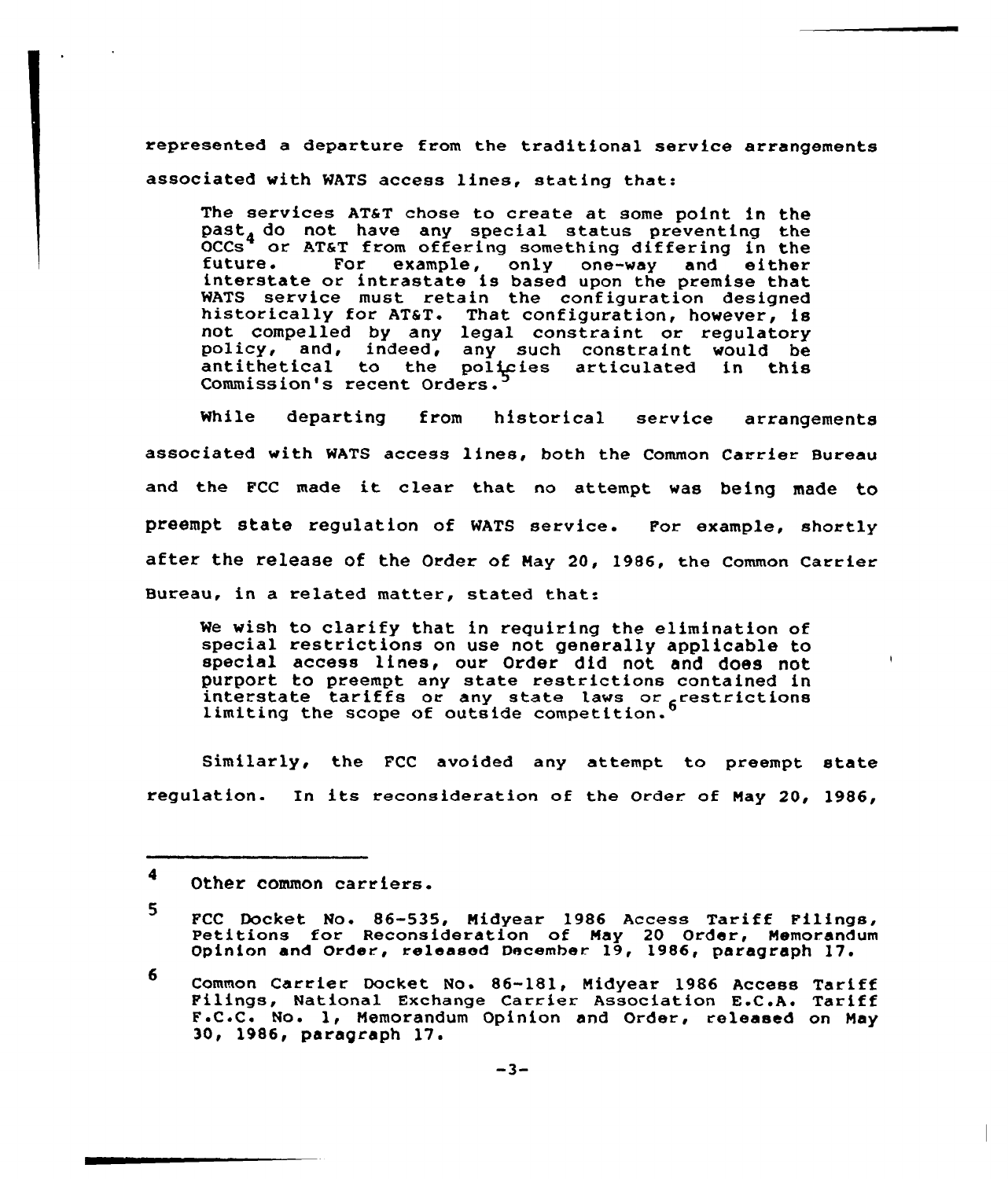the FCC, while affirming the Common Carrier Bureau, also stated thats

We do not, however, forclose the possibility that restrictions might be imposed to implement state commission policies. For example, if a state prohibit to mussion portcles. For example, it a state promibits<br>the provision of some or pall intrastate services by a particular carrier, a LEC<sup>7</sup> could reasonably block such<br>traffic even if the OCC had not requested such a b1ocking service. The May 20 Order also would not prevent a state from requiring that WATS services only be provided over jurisdictionally dedicated access lines. We would, of course, expect that the restrictions be clearly stated in the LEC's interstate tariff and adequately justified in materials that are filed to support the tariff.

In this statement, clearly, the FCC recognized the authority of state commissions to establish intrastate policy concerning WATS access lines and its intent to abide with restrictions on WATS access lines imposed by state commissions.

The FCC's most recent action concerning WATS access lines was the Common Carrier Bureau's rejection of BellSouth's tariff transmittals no. 49 and  $54.$ <sup>9</sup> filed on behalf of South Central Bell Telephone Company ("SCB") and Southern Bell Telephone Company. These tariff transmittals included restrictions on the use of WATS access lines, such that, for example, intrastate calls placed over interstate WATS would be blocked. This and other similar restrictions are consistent with historical service arrangements associated with WATS access lines

 $\overline{\mathbf{z}}$ Local exchange carrier.

<sup>8</sup> FCC Order released on December 19, 1986, paragraph 19.

<sup>9</sup> Fcc Mimeo. No. 1951, Bellsouth services Tariff F.c.c. No. 1, Transmittal Nos. 29 and 54, Memorandum Opinion and Order, released February 17, 1987.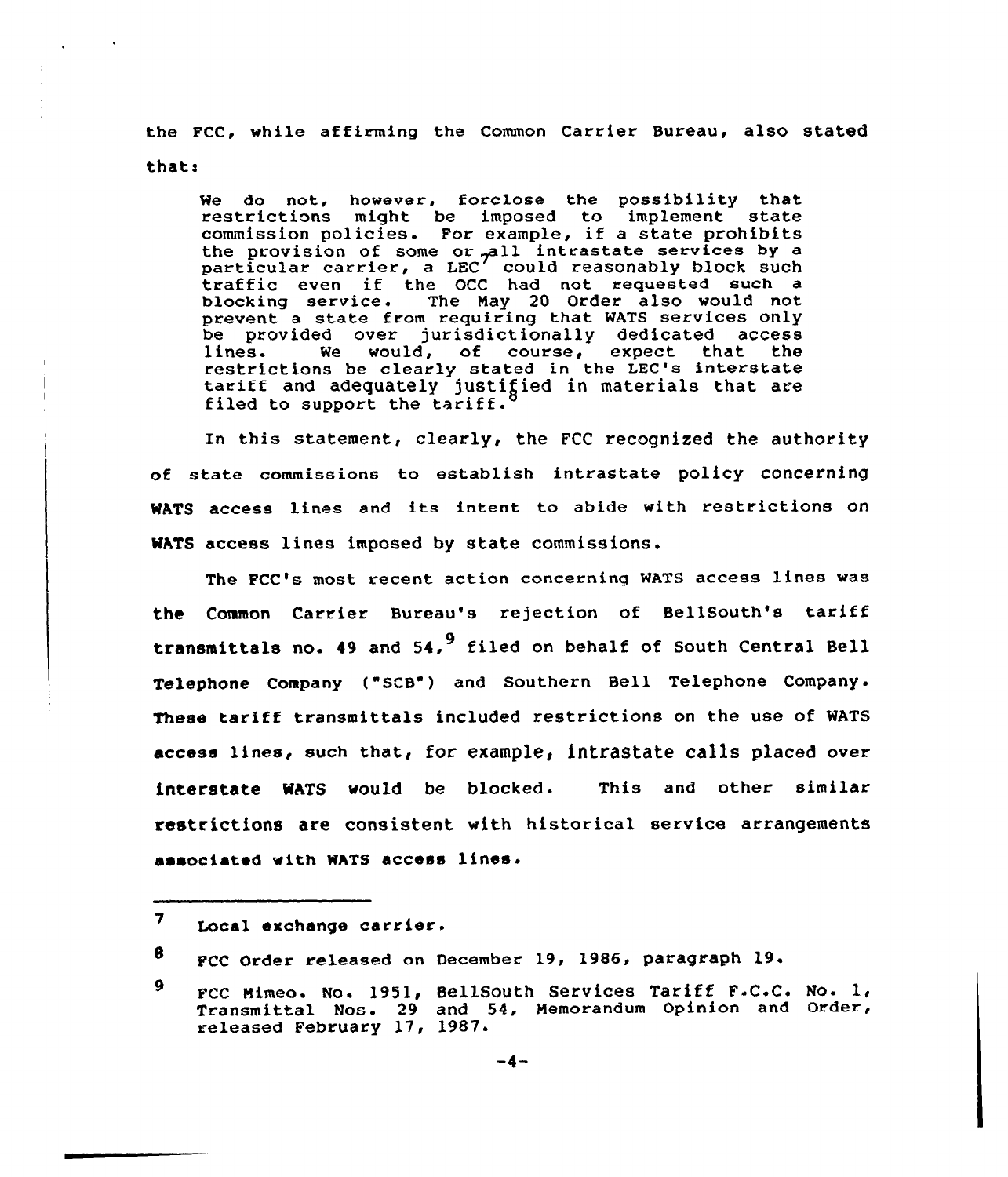Before BellSouth filed these tariff revisions, the Common Carrier Bureau had indicated that "a state's intention to impose restrictions on intrastate WATS access lines might be evidenced in a variety of ways." $^{10}$  - BellSouth, through SCB, attempted to gain evidence of the Commission's policy concerning MATS access lines by way of an interpretation of intrastate tariff requirements obtained from Commission staff.  $11$  The interpretation was designed to satisfy the Common Carrier Bureau's condition that:

...limitations on the scope of outside competition might be included in statutes, rules or policy statements issued by the appropriate state authority or in tariffs which a company is required to follow by state law. It is also possible that the state intention might be demonstrated other than by the explicit state proscription against outside competition which [some parties] suggest would be the only, adequate evidence of state intent to limit competition.

Despite indications of state restrictions on the use of MATS access lines, the Common Carrier Bureau rejected BellSouth's tariff transmittals and ordered the removal of jurisdictional restrictions contained in the tariff transmittals, stating thats

<sup>12</sup> FCC Order released on January 6, 1987, paragraph 14.

<sup>10</sup> Common Carrier Docket No- 86-181, Nidyear 1986 Access Tariff Filings, ALC Communications Corporation, Emergency Petition for Declaratory Rulinq, Memorandum Opinion and Order, released January 6, 1987, paragraph 16.

 $11$ Bobby L. Redmond, Public Utility Rate Analyst, Public Service Commission of Kentucky, transmittal dated January 8, 1987.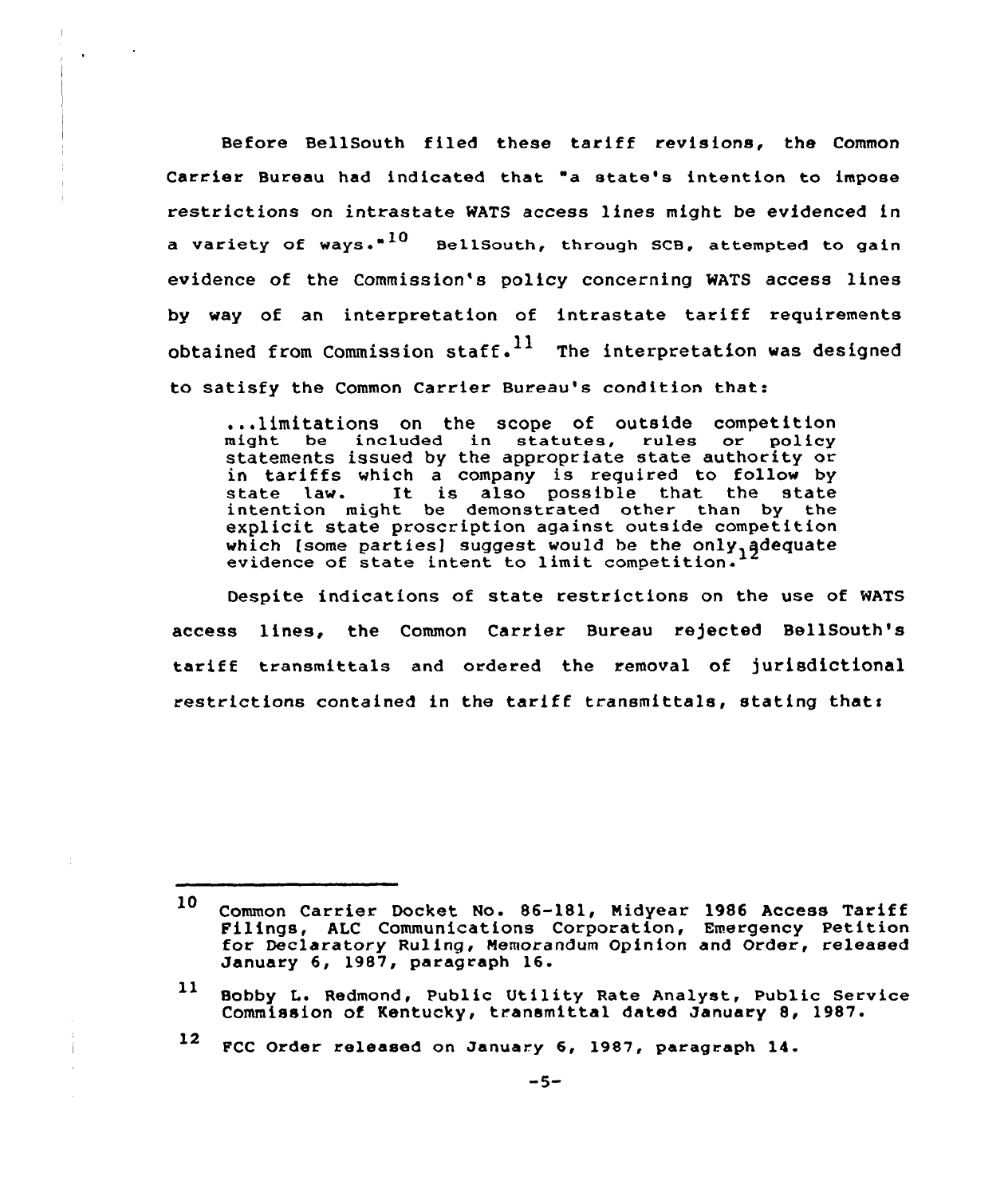BellSouth has failed to produce any probative evidence of state action in support of its jurisdictional restrictions. It fails to state any state tariff provisions, state law, regulation or court decision limiting intrastate competition which would justify<br>inclusion of a mandatory  $\frac{1}{3}$  blocking provision in BellSouth's interstate tariff.

Subsequently, the Common Carrier Bureau approved BellSouth's tariff transmittal no. 67, which imposes jurisdictional restrictions on the use of WATS access lines in Tennessee.<sup>14</sup> The action was based on an Order of the Tennessee Public Service Commission requiring jurisdictionally dedicated WATS access lines in Tennessee. Also, the FCC has authorized restrictions on the use of WATS access lines in Mississippi, Florida, North Carolina, South Carolina, and Georgia, as a result of actions taken by these state commissions.<sup>15</sup>

#### Discussion

Although the Commission has never addressed the issue of restrictions on the use of MATS access lines by way of <sup>a</sup> specific order, the commission has approved tariffs that impose directional restrictions and contemplate jurisdictional restrictions. In addition, the Commission has made extensive findings concerning

A service contractor

 $13$ FCC Order released on February 17, 1987, paragraph  $16.$ 

<sup>14</sup> FCC Mimeo. No. 2368, Ameritech Operating Companies Tariff<br>F.C.C. No. 2, Bell Atlantic Telephone Companies Tariff F.C.C. wo. 1, and BellSouth Telephone Companies Tariff F.C.C. No. 1, Memorandum Opinion and Order, released March 31, 1987.

<sup>15</sup> In the case of Mississippi, FCC Tariff Transmittal No. 70, FCC<br>Special Permission No. 87217. In the cases of Florida, North<br>Carolina, South Carolina, and Georgia, PCC Tariff Transmittal No. 74, FCC Special Permission No. 87245.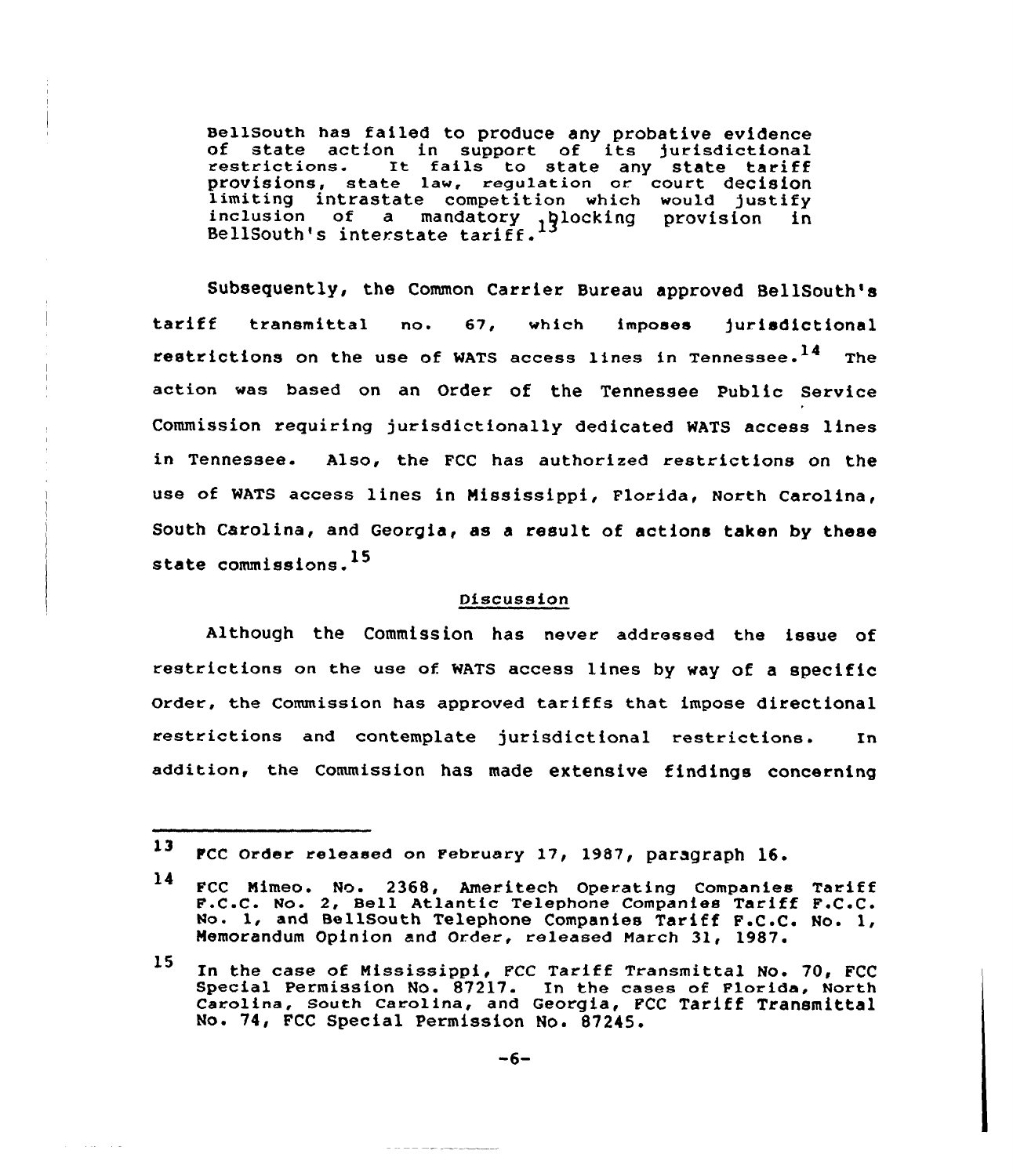intrastate competition in general and intraLATA competition in particular in Administrative Case No. 273. The evidence available to the Commission suggests that either BellSouth chose not to submit or the FCC chose to ignore intrastate tariff restrictions on the use of WATS access lines and the Commission's policy concerning intrastate competition.

The Commission views the actions of the PCC concerning the elimination of restrictions on the use of MATs access lines as arbitrary and unreasonable, and as inconsistent with the FCC's own Orders on the )urisdietional direct assignment of WATS access line  $costs.$ <sup>16</sup> In contrast to the FCC, the Commission views restrictions on the use of WATS access lines as reasonable and necessary, as the elimination of. restrictions on the use of MATS access lines would result in a WATS configuration essentially no different from an  $MTS$ <sup>17</sup> common line configuration. In addition, the elimination of restrictions on the use of WATS access lines would have a detrimental impact on the Commission's policy concerning intrastate competition--i.e., specifically, the prohibition on intraLATA competition.

In the opinion of the Commission, the elimination of restrictions on the use of WATS access lines would lead to

# 1'7 Nessage Telecommunications Service.

<sup>16</sup> Common Carrier Docket No. 78-72 and Common Carrier, Docket No. 80-286, NTS and WATS Narket Structure, Amendment of Part <sup>67</sup> of the Commission's Rules and Establishment of a Joint Board, Nemorandum opinion and Order, released January 7, 1986, and Nemorandum Opinion and Order on Reconsideration and Order Inviting Comments, released December. 24, 1986.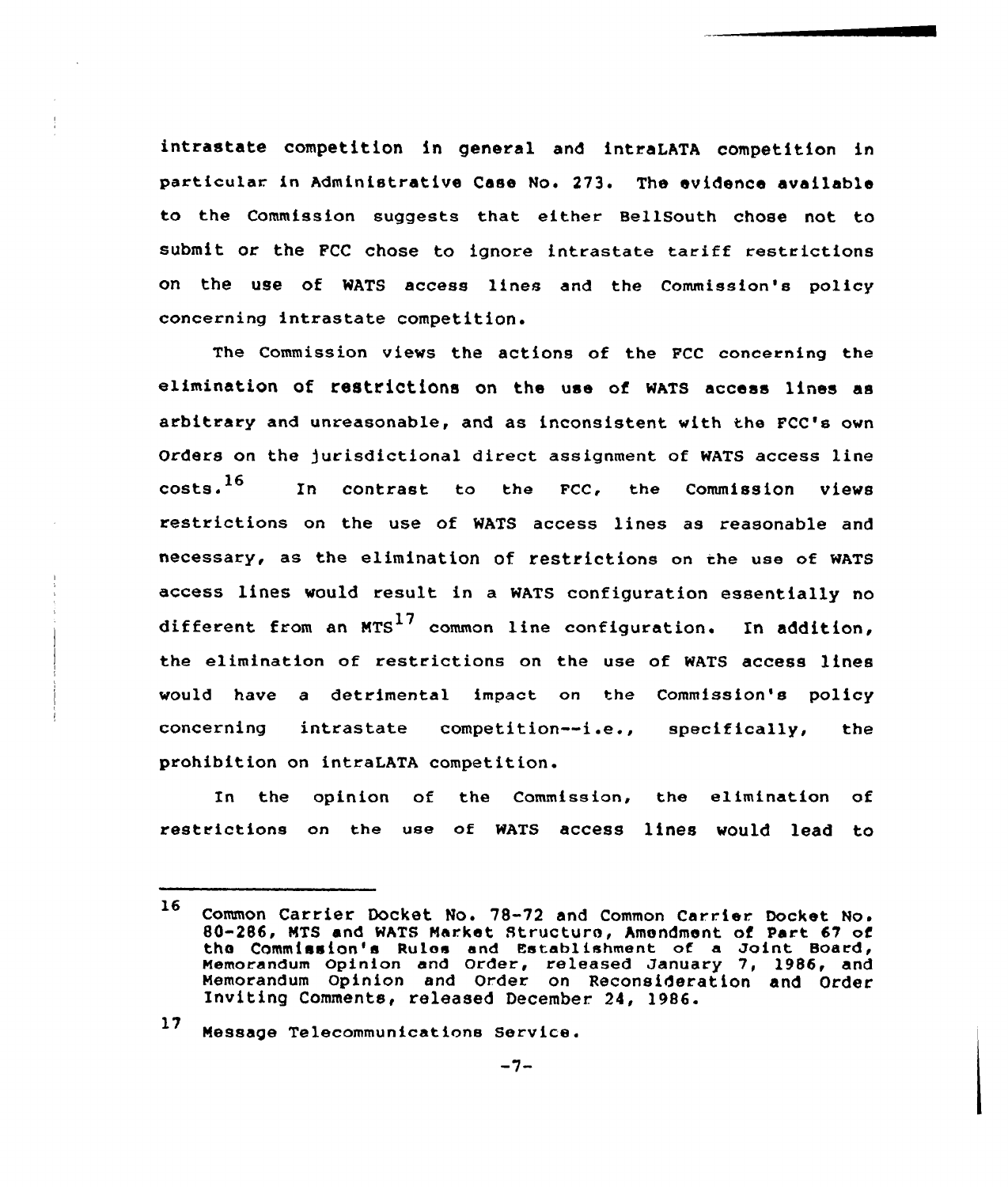customer migration from intrastate to interstate WATS and MATS-like services. The result of such customer migration would be reduced intrastate access service revenue, reduced intrastate WATS revenue, reduced intrastate MTS revenue, and intrastate stranded investment. The impact of such reductions in revenue would cause upward pressure on local exchange service rates, which should be avoided in order to encourage universal service. Therefore, restrictions on the use of MATS access lines should not be eliminated and local exchange carriers subject to the Commission's jurisdiction should file any necessary general subscriber, private line, access service, or other tariff revisions to require jurisdictionally dedicated WATS access lines and single in-MATS or out-MATS directionality. Jurisdictionally or directionally unauthorized traffic should be blocked or screened consistent with historical practice. In addition, interLATA carriers should file any necessary tariff revisions to require jurisdictionally dedicated WATS access lines, since, in some cases, the point of initial switching occurs with the interLATA carrier.

### Findings and Orders

The commission, having considered the evidence and being advised, is of the opinion and finds that:

1. Jurisdictional and directional restrictions on the use of WATS access lines should not be eliminated.

2. Local exchange and interLATA carriers subject to the Commission's jurisdiction should file any necessary general subscriber, private line, access service or other tariff revisions

 $-8-$